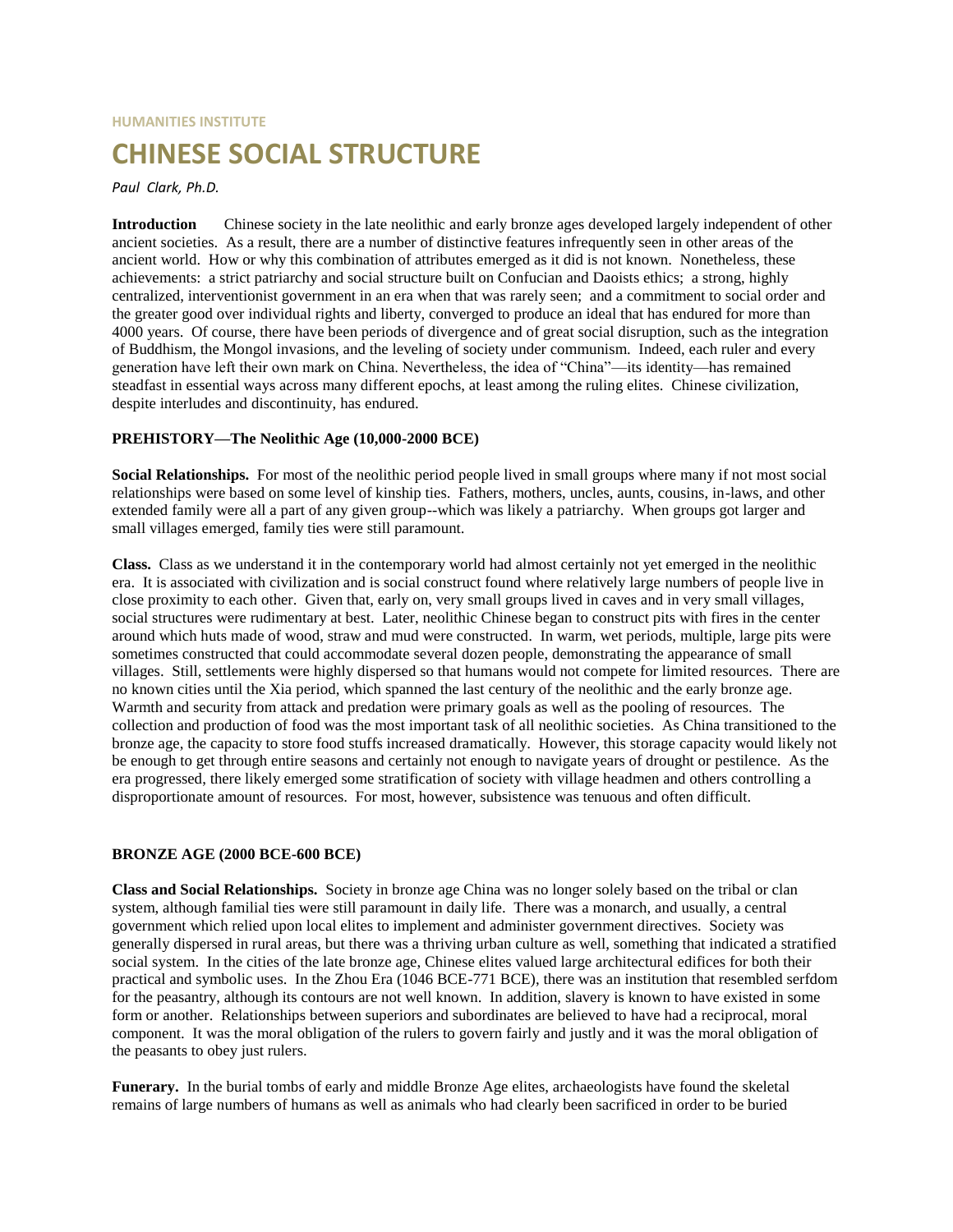together with the deceased. This evidence of human sacrifice, though troubling for us in the contemporary world, was widely practiced in antiquity. It indicates the extent of the control elites exercised over those around them. As China moved through the Bronze Age, evidence of human sacrifice diminished until it was largely replaced by symbols of humans, such as small clay or bronze figurines, and in the most extreme case, the Terra Cotta Warriors of the First Emperor of the Qin Dynasty (r. 221 BCE-210 BCE).

#### **IRON AGE (1000 BCE-500 CE)**

**Class and Geographic Mobility.** In each of the kingdoms of pre-unification China before 220 BCE, society was structured in slightly different ways. Peasants, in particular, had different experiences in the various kingdoms. In most of the eastern kingdoms, peasants were tied to the land through one form of coercion or the other. Though not exactly serfs in the medieval European sense, peasants could not move freely from place to place without the permission of their lords. This led to the problem of peasants absconding—that is to say—peasants moving without permission to a different kingdom where, it was hoped, conditions were better. Others could and did move as well: artisans, scholars, bureaucrats and even military men. This was possible because of a shared language. The Qin dynasty (221 BCE-206 BCE) is well known for the incentives they offered to the laboring classes. For a brief period, the Qin provided land to new peasants in a way that was similar to homesteading in the United States during the 19th century. Peasants became free-holders instead of semi-serfs if they improved land on the frontier. In due course, this land was brought under cultivation, was taxed and brought under the control of the central authorities. It provided an additional layer of protection against the barbarians on the periphery. These policies relating to the peasantry were modified several times during the Han period (202 BCE-220 CE).

# **POST-CLASSICAL PERIOD (500 CE-1500 CE)**

**Class and the Scholarly Tradition.** Society in post-classical China functioned in much the same way as it had under the Han (206 BCE-220 CE). There were monarchs, aristocrats, artisans, clergy, peasants, laborers, etc. Each played their role in an organized and generally stable society. During the Tang period (618-907), another class of society emerged, the Confucian elite, sometimes also known as degree holders or Mandarins. These government officials helped society function as the population of China skyrocketed. They also created a custom known as the "scholarly tradition" in China, a concept that is well understood and highly valued in East Asia to this day. Scholars, or those with other specialized learning in China, are much more highly valued than in the western world. For hundreds of years in China, it was believed that society could neither function nor progress without learned, moral men to provide a philosophical framework for actions taken by the state. Service to the state and to the emperor was the highest calling to which a man could aspire.

# **EARLY MODERN PERIOD (1500-1800 CE)**

**Class and Structure.** Society was structured in the early modern period much as it was in the early Ming period (1368-1644). Though the ruling household had changed in 1644 and a barbarian conquest dynasty had seized power, not a great deal changed in society. There were monarchs, aristocrats, artisans, clergy, peasants, laborers, etc. Each played their role in an organized and generally stable society. Mandarins or degree holders acted as the administrative class and governed much as they had during the early Ming period. The vast majority of the population worked the land just as their ancestors had and most had very little contact with their foreign conquerors. The Qing Dynasty (1644-1911) simply created an additional layer of administration at the very top. This, of course, led to the problem of the government being administratively top-heavy. But, given just how prosperous China was in the 17 and  $18<sup>th</sup>$  centuries, this structural weakness was not evident until well into the  $19<sup>th</sup>$  century.

**The Retention of Culture.** The Qing sought to maintain their distinct culture as members of the Jurchen/Manchu ethnicity. They were well aware just how quickly China had assimilated other conquest dynasties and were determined not to lose their identity. They used the Manchu language in the imperial household and kept two different sets of records for many years: one in Manchu for household deliberations and one in Mandarin for civil administration. They handed down laws which separated all the different ethnicities of China from the Jurchen. For example, during much of the Qing period, it was not legal for a member of the Jurchen/Manchu ethnicity to marry or have sexual relations with someone from any other ethnicity. This was an extremely problematic restriction, however, when one considers that several bannermen armies were stationed long-term far away from Manchuria. Indeed, it was a law that was often broken, particularly later in the Qing period. Interaction, in general, between the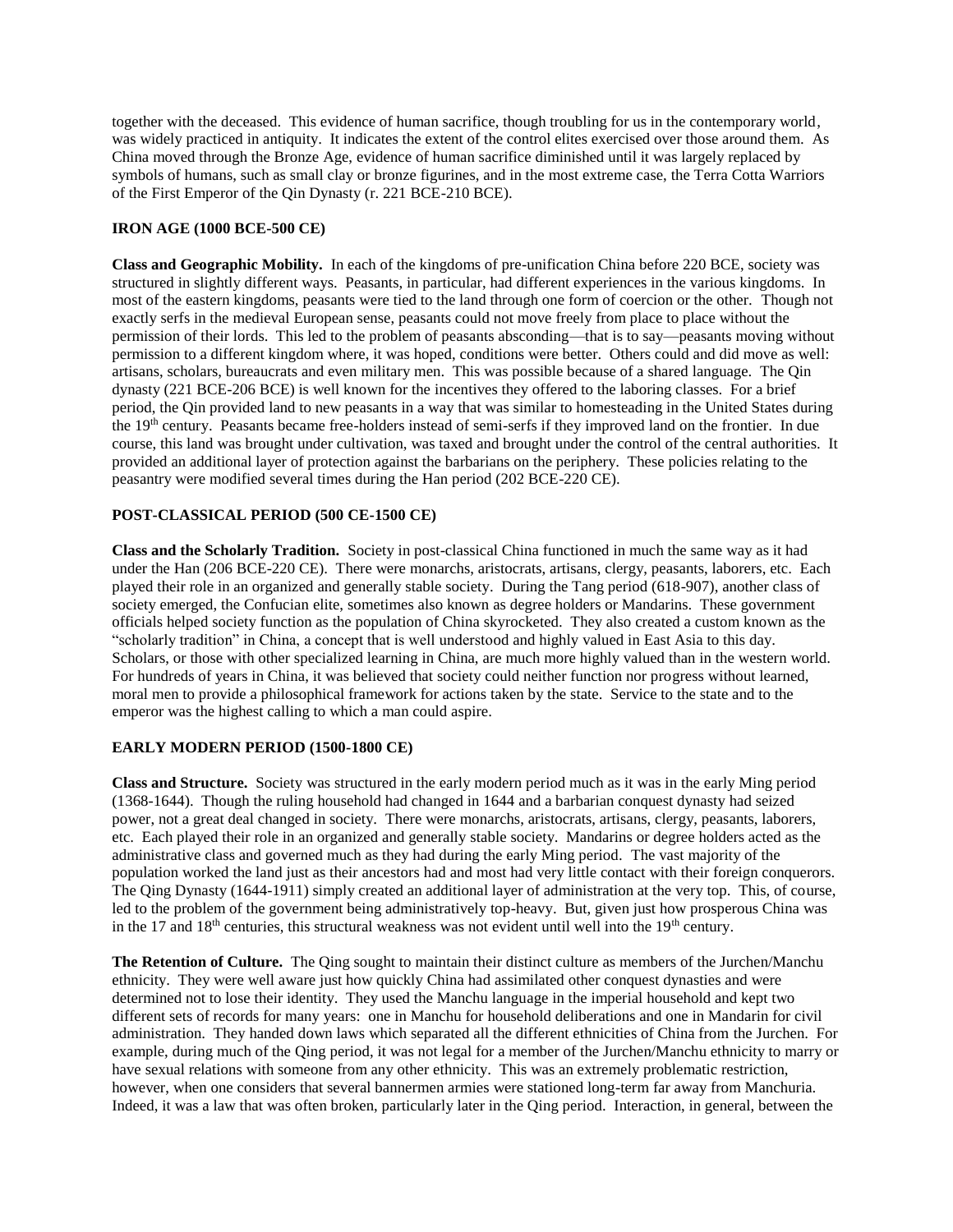ethnicities was not encouraged. This was made somewhat possible because Qing armies often lived in garrison towns when not on campaign. Members of the Manchu ethnicity were also treated differently from the Han under the law. Among the imperial family, it is generally understood that the Emperor Kangxi (1654-1722) lived and acted in a way which reflected his Jurchen/Manchu heritage, but his grandson, the Emperor Qianlong (1711-1799) struggled to maintain Jurchen/Manchu traditions. Nonetheless, in the late Qing period, it was still possible to distinguish the Manchu ethnicity from the Han ethnicity.

**The Queue.** Perhaps the most recognizable element of the Manchu conquest in the early modern period was the appearance of the queue in China. It was also one of the most hated symbols forced upon all male Han Chinese. The queue is a type of hairstyle. In the Ming period, it was customary for men to have long, flowing hair. Indeed, it was a badge of honor. When the Manchu began the conquest of China, they required all Chinese men to adopt the Jurchen hairstyle, often referred to as the "pigtail." But it was more than that. One also had to shave one's hair from the forehead to at least half-way back on the scalp. Often the pigtail was trimmed only to keep it from dragging the ground when walking. Han men chafed under this rule. Nonetheless, as early as the first raids across the north China/Manchuria frontier in the early 17<sup>th</sup> century, they forced this upon the Han. It symbolized the acceptance of Qing authority. If a man refused to adopt the queue, he was considered to be in open and visible revolt again the Qing and subject to summary execution. Early in the dynasty, thousands were killed because they refused. A famous slogan of the era was, "keep your hair and lose you head, lose your hair and keep your head." Within a few years, the queue had become customary.

# **The 19th CENTURY**

**Class and Fragmentation.** As the 19<sup>th</sup> century progressed, Chinese society first saw little in the way of change, then there were the years of catastrophe during the Taiping Rebellion (1850-1864) and then finally, the slow devolution of the existing order. The system, in which there were monarchs, aristocrats, bureaucrats, artisans, clergy, peasants, laborers, etc., had worked very sell since the transition from the Ming Period (1368-1644). Most Chinese understood their role in a stable and prosperous society. The Mandarins, the administrative class, continued to do their jobs at all levels of government. But it is, in part, because of China's stable and prosperous system that the population continued to grow in the early  $19<sup>th</sup>$  century. In 1800, there were perhaps 300 million Chinese. By 1900, that number had reached at least 400 million. Agriculture was the key to maintaining social and political order. It is not clear who or what is to blame for China's social problems in the 19<sup>th</sup> century. But it is clear, as evidenced by the widespread use of opium, the rise of banditry and the breakdown of authority, that they got worse as the century progressed. Any disruption in agriculture due to drought, flood, pests, excessive heat or cold required the use of emergency government-run granaries to feed the people until the next harvest. It appeared that many of China's peasants (which represented most of the population) often teetered on the brink of hardship or worse. And the government was increasingly unresponsive, even though the peasants continued to pay their taxes. In addition, government corruption was endemic. Infrastructure such as dikes, roads and irrigation ditches, which had allowed for the dramatic advances in agriculture, but which was expensive to maintain, began to breakdown. When the Grand Canal ceased to function after the 1855 Yellow River floods (during which the Yellow River changed course dramatically), some of the Confucian elites began to imply that the Qing had lost the "Mandate of Heaven." Failure to maintain essential infrastructure often presaged dynastic decline.

#### **Early 20th CENTURY (1900-1950)**

**Continuity and Change.** It would be easy to say that Chinese society in the early 20<sup>th</sup> century had devolved into something that neither resembled nor functioned as it had in previous epochs. But that would not be true. It had a well-established, mature society that provided the glue which held China together in the absence of effective government. There were many elements of society that functioned as they always had. In particular, China's peasants, who constituted at least 90% of society, continued to farm the land and live their lives much as they always had. Village headmen, applying basic Confucian ideology, still acted as intermediaries between individual producers and the authorities. What had changed was who they paid taxes to and who enforced the laws by which they ordered their lives. It is also true that taxes were sometimes very high (more than 50%) and paid in advance or sometimes multiple times per year if a warlord or government changed. One of the primary weaknesses in society in the early  $20<sup>th</sup>$  century was the lack of a strong bureaucracy. The old Confucian elites, the Mandarins, had been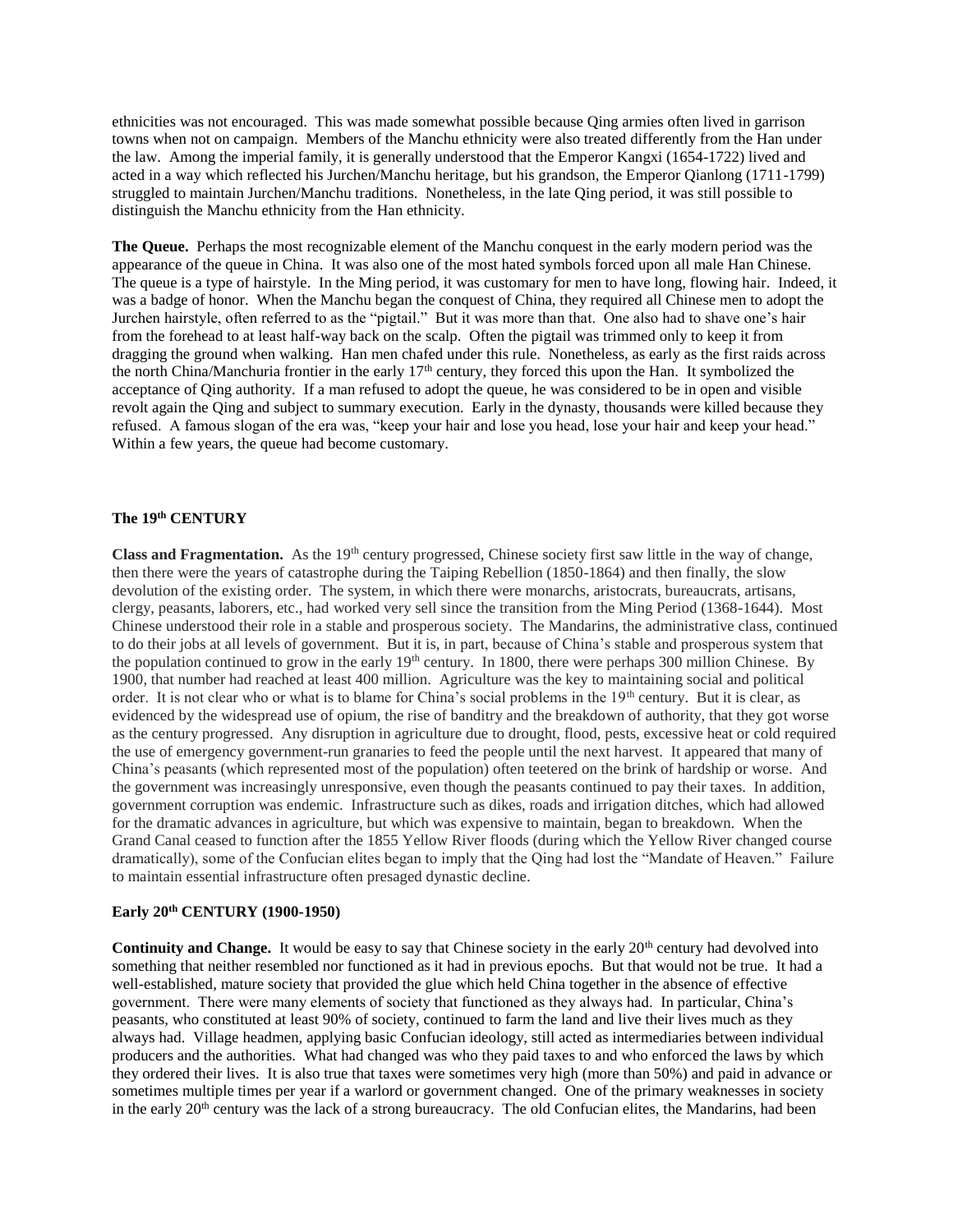dissolved as an official class of society. And, given the lack of a central government, most of those magistrates were not replaced with effective leadership. Neither the leaders of the Republican Revolution nor the Guomindang had succeeded in re-ordering society, but that had not that been among their goals in the first place. While it is true that both wanted to bring China into modernity, a radical restructuring of society was not the highest of their priorities.

**Class.** One group did emerge in the first half of the 20<sup>th</sup> century that sought the radical restructuring of society: the Chinese Communist Party. As was true of other countries ruled by communists, the CCP wanted to flatten society. All of China would be radically equal. All great landowners would be stripped of their land (and capital) and it would be redistributed to those who actually worked it. They wanted to apply the old socialist adage popularized by Karl Marx (1818-1883) in the 19<sup>th</sup> century: "from each according to his ability, to each according to his need" to all elements of the economy. No one would become wealthy, but no one would be desperately poor either. In the political realm, the politburo would govern until the people of China were educated sufficiently to understand that communism was in their best interests. They would then voluntarily vote themselves into a communist system (the dictatorship of the proletariat). In short, this was the plan that the CCP used when it set up soviets in their 1920s and 30s. However, before it could be instituted, the war with Japan (1937-1945) disrupted society in a way not seen since the Taiping Rebellion (1850-1864).

**Social Disruption in the War With Japan (1937-1945).** Though Japan could not control all of China, it occupied territory in which hundreds of millions of Chinese lived. In these territories, Japanese occupation officials recognized the extent of their limitations. They were governing a people group who had not submitted to their rule and whose government would not surrender. The Japanese therefore ruled with a very, very strong hand and would not allow any dissent. The Japanese traumatized the Chinese people in many ways. First, the Japanese did not perceive of the Chinese as being equally human. They enjoyed no rights given by the Japanese. Second, the best of all that China produced went to the Japanese: food, housing, clothing, manufactured goods, etc. Third, when the Chinese had the temerity to oppose the Japanese or question any decisions made by the Japanese, the Chinese were killed. Fourth, when the Chinese actively engaged in guerilla war, the Japanese responded with large-scale slaughter. Individuals, villages, and whole cities survived (or didn't) based on whim and chance. Society, as might be expected, was terrorized and moved into a protective, survival mode. From 1937 until the defeat of the Japanese in 1945, China's losses reached approximately 20 million. It should come as no surprise that many elements of Chinese society still express hatred for the Japanese.

# **Late 20th Century (1950-1999)**

**Class and Social Engineering.** In the years following the 1949 communist revolution, the CCP sought to completely level society. There was to be radical equality, true liberation and no class distinctions. In a country where the government had allowed for the stratification of society during the Qing period (1644-1912), this was truly revolutionary. All large landowners were stripped of their lands and capital and sent to reeducation camps if they were lucky and executed if not. Their land was then used to create agricultural communes where the people who had actually been working the land were given responsibility to work the land for the state. All known supporters of capitalism, bankers, financiers, industrialists (a relatively small number) had their factories nationalized and their wealth seized. All members, supporters, known associates and family members of the Guomindang party were given a notation in their records that they had a suspect background. Many were sent to reeducation camps. They were then blocked from becoming a member of the CCP or from rising to any position of leadership in society. In the early years, even their children were not allowed access to education on the university level. This black mark followed them through their entirety of their lives. A new social hierarchy emerged, one which valued ideological purity and membership in the CCP above all else. The CCP governed society, the economy, the military, the state and everything else of value.

**The Peasants.** Mao sought to glorify the rural peasantry in Chinese society. His version of Marxism substituted the agricultural worker for the industrial worker. This was a subtle, but extremely important, shift in communist ideology because most Chinese were still engaged in agricultural pursuits—and there was very little industry. It was therefore difficult for the Chinese industrial worker to, as Marx wrote, become "alienated from the means of production." Instead, the government during the revolutionary era sought to elevate the lowly peasant to the equal of all in society. Their way of life, which was characterized by the CCP as exemplifying hard work, frugality,